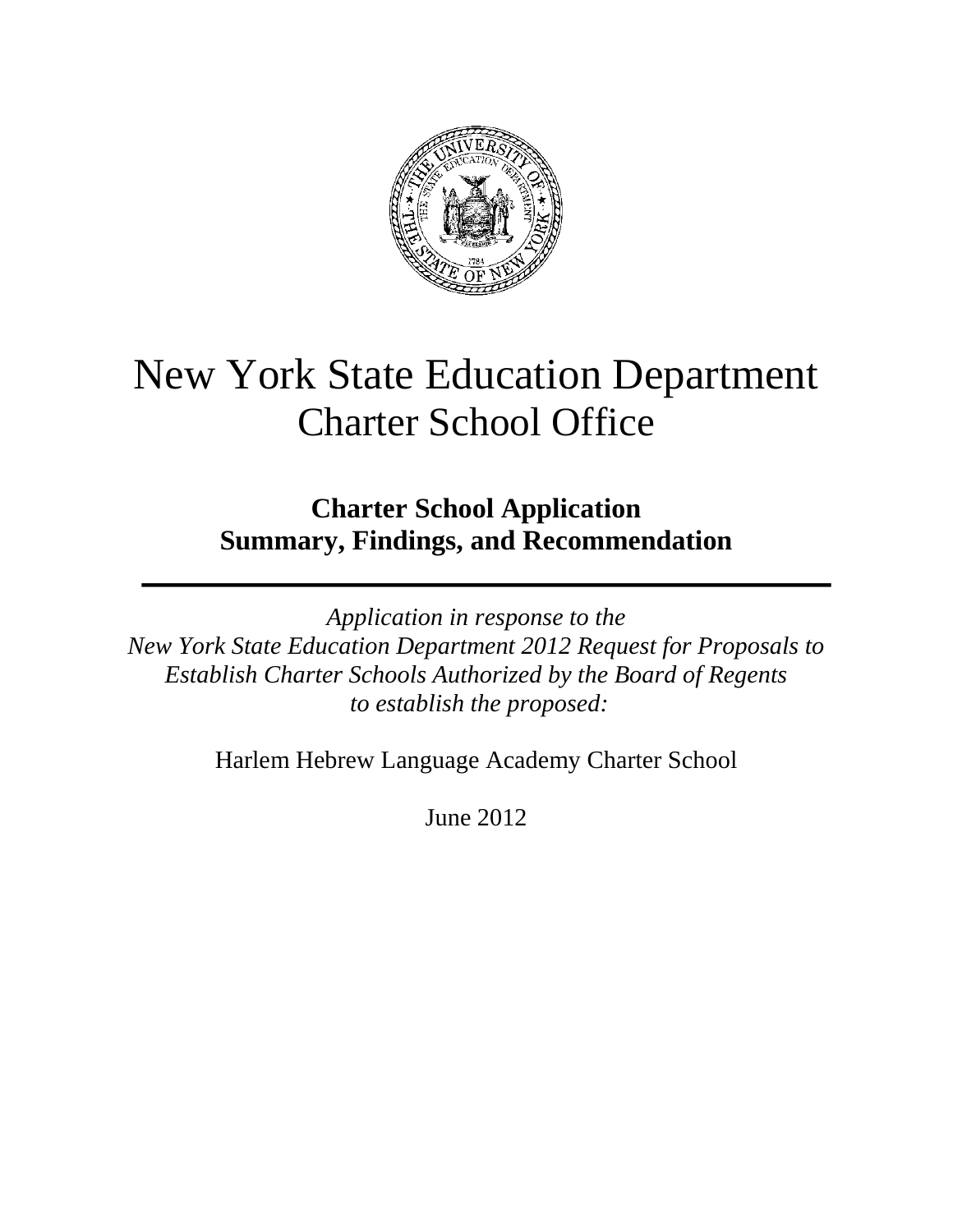| <b>Name of Charter School</b>                                                      | Harlem Hebrew Language Academy Charter School                                                                                                                                                                                                                                                                                                                                                                                                                                                                                                                                                                                        |  |  |  |
|------------------------------------------------------------------------------------|--------------------------------------------------------------------------------------------------------------------------------------------------------------------------------------------------------------------------------------------------------------------------------------------------------------------------------------------------------------------------------------------------------------------------------------------------------------------------------------------------------------------------------------------------------------------------------------------------------------------------------------|--|--|--|
| <b>Lead Applicant(s)</b>                                                           | Sara Berman and William Allen                                                                                                                                                                                                                                                                                                                                                                                                                                                                                                                                                                                                        |  |  |  |
| <b>District of Location</b>                                                        | NYC CSD 3                                                                                                                                                                                                                                                                                                                                                                                                                                                                                                                                                                                                                            |  |  |  |
| <b>Opening Date</b>                                                                | August 26, 2013                                                                                                                                                                                                                                                                                                                                                                                                                                                                                                                                                                                                                      |  |  |  |
| <b>Projected Charter Term</b>                                                      | June 19, 2012 through June 30, 2018                                                                                                                                                                                                                                                                                                                                                                                                                                                                                                                                                                                                  |  |  |  |
| <b>Management Company</b>                                                          | None                                                                                                                                                                                                                                                                                                                                                                                                                                                                                                                                                                                                                                 |  |  |  |
| <b>Partners</b>                                                                    | Hebrew Charter School Center                                                                                                                                                                                                                                                                                                                                                                                                                                                                                                                                                                                                         |  |  |  |
| <b>Facilities</b>                                                                  | Proposed lease with private landlord                                                                                                                                                                                                                                                                                                                                                                                                                                                                                                                                                                                                 |  |  |  |
| <b>Projected Enrollment and</b><br><b>Grade Span during</b><br><b>Charter Term</b> | Opening with 156 students in grades K though 1 in 2013-14, growing to 446<br>students (78 students per grade) in grades K though 5 in 2017-18.                                                                                                                                                                                                                                                                                                                                                                                                                                                                                       |  |  |  |
| <b>Maximum Enrollment</b><br>and Grade Span                                        | 468 students in grades K through 5                                                                                                                                                                                                                                                                                                                                                                                                                                                                                                                                                                                                   |  |  |  |
| <b>Mission Statement</b>                                                           | "Harlem Hebrew Language Academy Charter School will provide its students<br>with the academic and personal foundation necessary to successfully pursue<br>advanced studies and achieve continued personal growth as ethical and<br>informed global citizens. In order to accomplish this, Harlem Hebrew will<br>offer an academically rigorous K-5 curriculum which includes intensive<br>instruction in the Hebrew language. Students in a diverse student body will<br>also develop a strong sense of social and civic responsibility through the<br>integration of service learning and community service across the curriculum." |  |  |  |

## **Summary of the Proposed Harlem Hebrew Language Academy Charter School**

Harlem Hebrew Language Academy Charter School is designed to provide an academically rigorous elementary course of study with intensive instruction in Modern Hebrew language beginning in Kindergarten. The academic program features foreign language immersion aligned with developing understanding of the history, culture and geography of contemporary Israel within the context of the cultural history and patterns of the broader Harlem community. The applicant asserts that the school will equip students with necessary knowledge and skills to become "ethical and informed global citizens." In addition to the academic and cognitive benefits of multiple language acquisition, the value of proficiency in Modern Hebrew is presented in the context of the increasing globalization of the world's economies and the expansion of Israel into technological industries in New York and world-wide. The education program also features a cross-curricular service learning component with the goal of reinforcing values of citizenship and community.

The objectives of the school are to prepare students to:

- Be proficient readers, writers and speakers of the English language
- Demonstrate competency in mathematical computation and problem-solving
- Be knowledgeable about United States, New York and world history and geography and fundamental concepts of democracy
- Become proficient in their understanding and use of science, including physical and life sciences and scientific concepts including analysis, inquiry and design
- Become proficient speakers, readers and writers of Modern Hebrew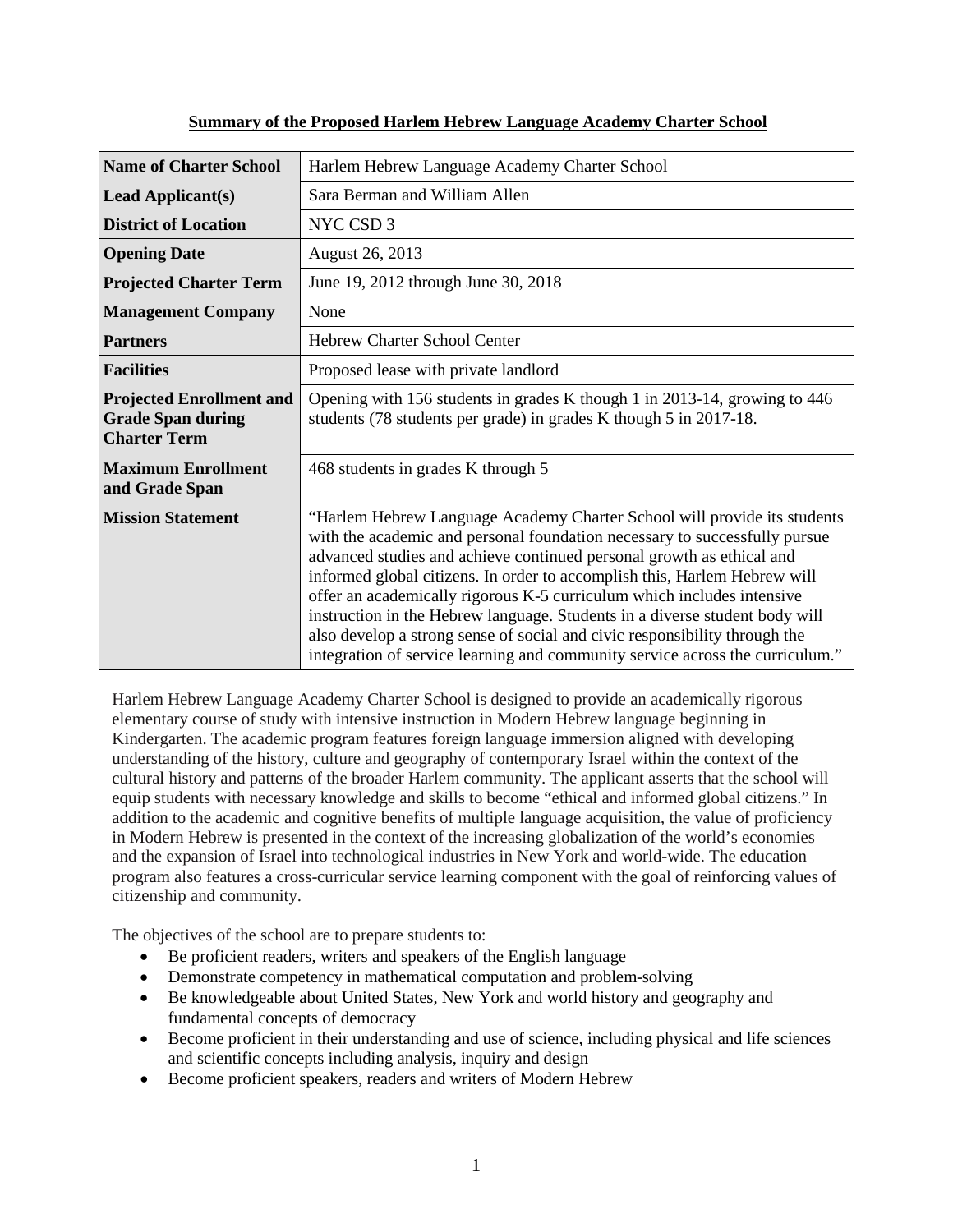• Embody the principles of good citizenship, responsibility, respect for self and others, and service to others.

Harlem Hebrew Language Academy Charter School will be modeled on the Hebrew Language Academy Charter School in Brooklyn, NY. The Harlem school will implement a similar educational model, with some enhancements in staffing structure and schedule. Harlem Hebrew Language Academy Charter School will provide a full-time Reading Specialist and ESL teacher in Year 1 and will include daily time for professional development/planning to support teachers in implementing the school's co-teaching model. Also, the Harlem school will include distinct time for service learning in the school day schedule.

The proposed school calendar provides for 190 days of instruction. The daily schedule is structured to offer a longer school day, beginning at 8:00 a.m. and ending at 4:00 p.m. and providing 6 ¾ hours of daily instruction for students. The teacher day will commence at 7:55 a.m. and end at 4:50 p.m. (except Fridays) and will allow for embedded common planning and professional development time. Teachers will participate in two weeks of professional development in the summer, prior to the opening of school.

The instructional model of the Harlem Hebrew Language Academy Charter School features a co-teaching design: ELA and Mathematics classes will be taught by two General Education teachers; Science and Social Studies and other subjects, including Music, Physical Education and Art, will be taught by a General Education teacher with a Hebrew teacher in the classroom to integrate foreign language instruction into the academic content. Daily Hebrew language classes will be co-taught by two Hebrew teachers. There will be 26 students in each class.

Academic course curricula will be aligned to NYS Learning Standards inclusive of the Common Core and the school will use Gradual Release of Responsibility as an overarching instructional model. English Language Arts (ELA) instruction will be delivered through Teachers College Readers and Writers Workshop, with supplemental alphabetic and phonics-based instruction (*Read Well* and *Words Their Way)* and targeted intervention (*Fundations*) as needed. Hebrew language will be taught according to a curriculum developed by the Hebrew Charter School Center. Commercial programs have been selected as the curricular basis for Mathematics (*EnVision MATH* ), Science (*Science)* and Social Studies. The Social Studies program will include a component titled *Culture and History of Israel and its Immigrant Communities,* developed by the Hebrew Charter School Center. The Hebrew Charter School Center and the school will collaborate with Schomburg Center for Research in Black Culture to develop a 4<sup>th</sup> grade social studies curricular component with a focus on the history of immigration and migration in Harlem. The intent is to share this curriculum and aligned teacher professional development with other public and nonpublic schools in CSD 5.

The applicant seeks to site the Harlem Hebrew Language Academy Charter School in the Harlem section of CSD 3 (between 122<sup>nd</sup> and 110<sup>th</sup> Streets and Morningside and Fifth Avenues) and to target student recruitment efforts in that area. According to information presented in the application, the percentages of special populations of students are significantly higher in that area than in CSD 3 as a whole:

The Draft Admissions and Enrollment Policies submitted with the application establish enrollment preferences in accordance with the NYS Charter Schools Act: returning students, siblings and residents of CSD 3. The founding group understands and is committed to meet required enrollment and retention targets for special student populations. The application presents a comprehensive and multifaceted plan for strategic recruitment to assure that the school enrolls a diverse and representative population. Also, the school's academic program is organized to provide individualized instruction, which is expected to meet the needs of children in special student populations and to contribute to a high rate of student retention.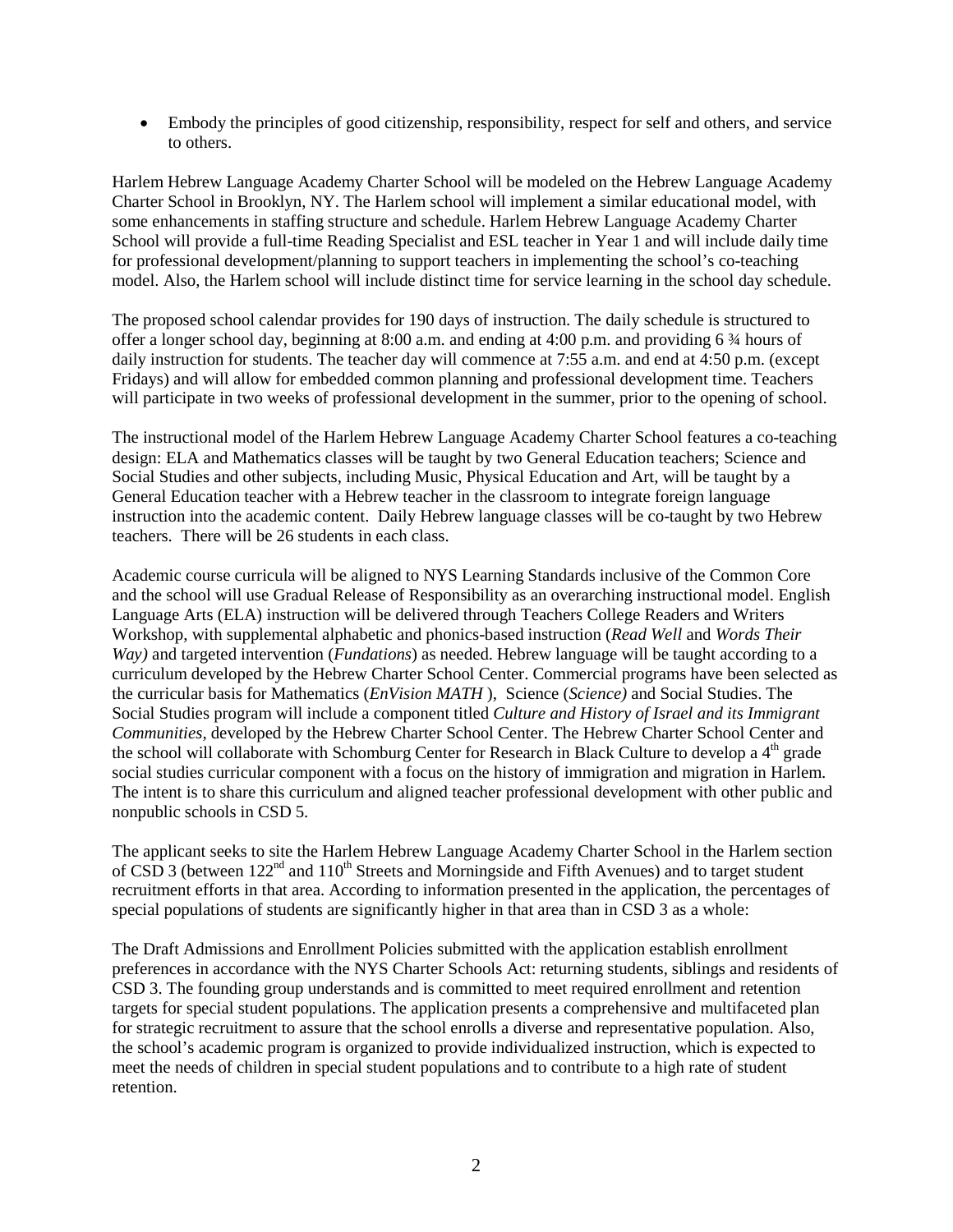The applicant group presented documentation of extensive public outreach conducted in CSD 3 over the past 18 months. The group documents a large number of meetings and informational presentations and states that through this year-long outreach process, relationships have been fostered with 30 local community-based organizations and ten clerical organizations and churches as well as families and elected officials and bodies, including Community Boards 7 and 10 and Community Education Council 3. Several letters of support from churches, elected officials, Community Board 7 and the Schomburg Center for Research in Black Culture, are provided with the application.

Hebrew Charter School Center, a 501(3)(c) not-for-profit corporation, will partner with the Harlem Hebrew Language Academy Charter School to provide curriculum development, teacher training and onsite coaching and data management services to the school through the third year of the school's operation. These services will be provided at no cost to the school. The mission of the Hebrew Language Charter Center is to promote the development and sustainability of the Hebrew charter school movement by supporting a network of excellent schools that serve diverse populations of students, foster strong interpersonal relationships, advance overall academic and social/emotional well-being, and promote high levels of Hebrew language proficiency and understanding of the culture and history of Israel and its immigrant communities.

A Letter of Commitment from the Hebrew Charter School Center describing the terms of the proposed partnership was presented with the application. The Center has committed \$800,000 in grants to the Friends of Hebrew Language Academy Charter School, Inc. to support the costs of these services.

The founding group of Harlem Hebrew Language Academy Charter School consists of twelve individuals including residents and community leaders in CSD 3 and Harlem, as well as representatives of the Hebrew Charter School Center, Friends of Hebrew Language Academy Charter Schools, Inc. and interested private philanthropic organizations. Nine members of the founding group and one additional individual will form the initial board of trustees for the school. The group has a range of expertise in the areas of charter school start-up and governance, fund-raising and philanthropy, law, real estate, community outreach and engagement, education and parent involvement.

As required, the applicant has provided draft by-laws and code of ethics. The draft by-laws establish the number of trustees as between five and 15, who may serve no more than three successive three-year terms. The board of trustees will be organized in four standing committees: Executive Committee (chaired by Board Chair), Finance Committee (chaired by Treasurer), Board Development Committee and Education Committee. A School Trustee Background Information form and Statement of Assurances, as well as a curriculum vitae or resume form was provided for each prospective trustee.

The ten proposed initial members of the board of trustees are described below:

- **William Allen (Co-Lead Applicant)** is involved with youth programming in Harlem and is an adjunct professor at Monroe College and at John Jay College of Criminal Justice. He has served as a trustee for the Sisulu-Walker Charter School in Harlem since 1999. Mr. Allen has been designated as Board Vice-Chair of Harlem Hebrew Language Charter School.
- **Linda Aristondo** is an Assistant Prosecutor in Jersey City, NJ and has served as Counsel in various settings since 1982. She brings legal and non-profit governance experience to the board of trustees.
- **Sara Berman (Co-Lead Applicant)** is Founder and Board Chair of the Hebrew Language Academy Charter School in Brooklyn. She also serves as the Board Chair of the Friends of Hebrew Language Academy Charter Schools, Inc. and the Board Chair of the Hebrew Charter School Center, and on the board of The Steinhardt Foundation for Jewish Life as well as other philanthropic and cultural organizations. Ms. Berman will serve as Board Chair of Harlem Hebrew Language Academy Charter School.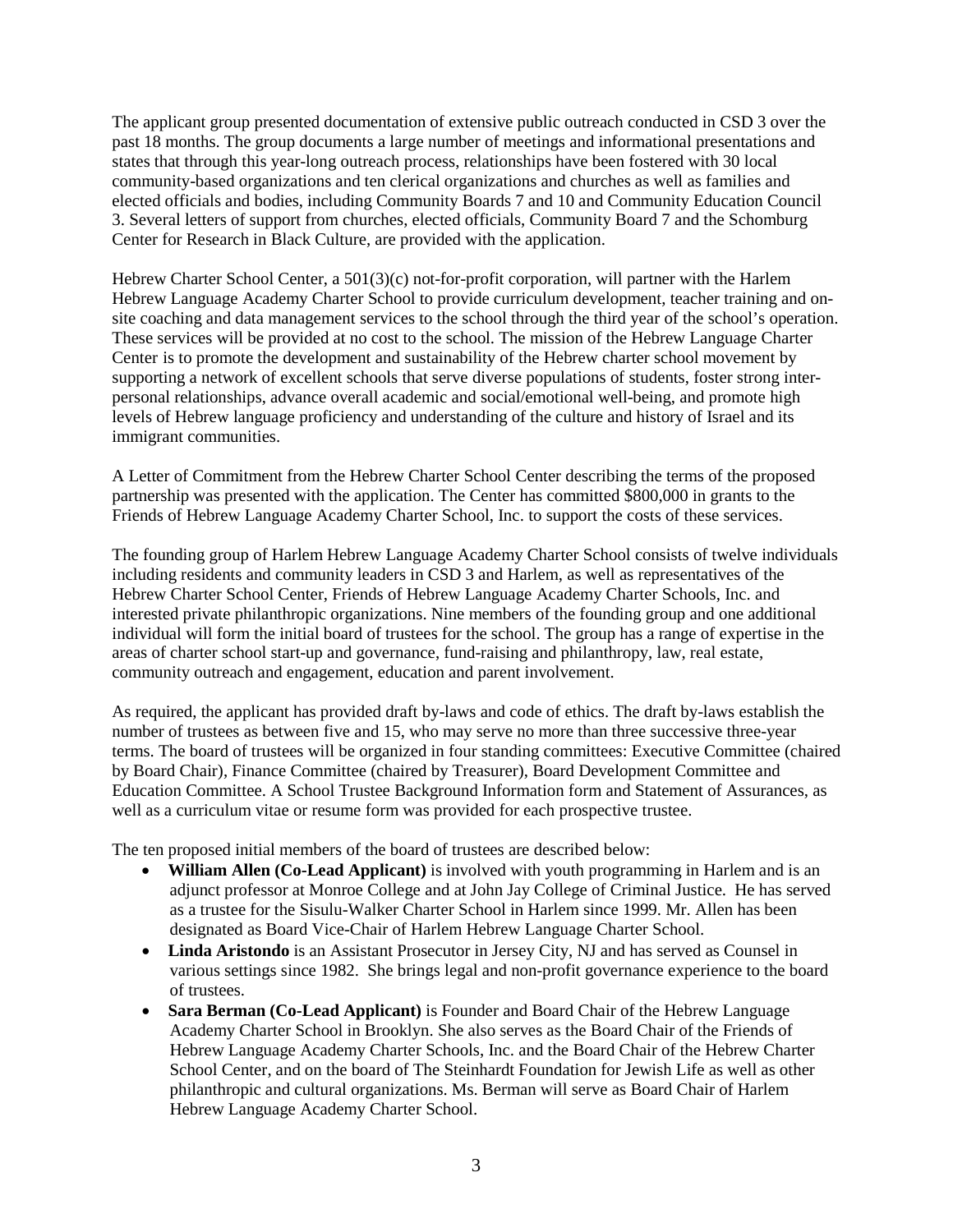- **Daniel Cohen** is a real estate mortgage officer with expertise in real estate investment and acquisitions. He will bring real estate financing and facilities development expertise to the Harlem Hebrew Language Academy Charter School board.
- **Rabbi David Gedzelman** is the Executive Vice-President of The Steinhardt Foundation for Jewish Life and serves as a non-voting officer of the board of the Hebrew Charter School Center, Board Vice-Chair of the Hebrew Language Academy Charter School, board officer of Friends of Hebrew Language Academy Charter Schools, Inc., as well as with other organizations. He will serve as Board Secretary of Harlem Hebrew Language Academy Charter School.
- Lisa Lippman is a New York City real estate broker and serves on the board of Success Academy Upper West Side Charter School.
- **Basil Smikle, Jr.** is a consultant with expertise in politics, community outreach and public relations, and doctoral candidate at Columbia University (Education and Politics).
- **Andrew Suzman** is a senior investment counselor, finance expert and philanthropist.
- **Reverend Michael A. Walrond, Jr.** is the Senior Pastor of the First Corinthian Baptist Church and a member of the Harlem Upper West Side Clergy Fellowship.
- **Celia Wickham** is a retired education/counseling professional with extensive community organizing experience. Ms. Wickham is a lifelong Harlem resident.

Three members of the founding group will not assume a governance role but will continue to provide services for the school:

- **Maureen Campbell** is the former Principal of Hebrew Language Academy Charter School and now serves as the Regional Director of Recruitment and Outreach for the Hebrew Charter School Center. She has led the community outreach effort for the proposed school and, in her role as an employee of the partner organization, will provide support with student recruitment for the school.
- **Eli Schaap** is the Director of Education and Research at the Steinhardt Foundation. Mr. Schaap was involved in the development of the school's financial plan, community outreach and facilities plan and will continue to support the school as a volunteer in the areas of fiscal planning and budget planning.
- **Hinde Weissman** is the Director of Educational Services for the Hebrew Charter School Center. In her capacity with the Center, she will provide educational support services for the school. Ms. Weissman has extensive experience and expertise in all aspects of elementary education.

The organizational structure of the school is led by the Head of School, who will report directly to the Board of Trustees and will be supported by the Director of General Studies Curriculum and Instruction and the Director of Hebrew Curriculum and Instruction. Operational aspects of the school will be the responsibility of the Operations Manager, who will also report to the Head of School. The Year 1 teaching faculty will be composed of 17 teachers (six General Education teachers, six Hebrew teachers, one ESL teacher, one Reading Specialist, one Special Education teacher, one Music teacher, one Physical Education teacher) and will grow to an instructional faculty of 50 by the end of the first charter term. Teacher compensation will be competitive and based on a broadband system, to provide flexibility and resources to retain the most qualified candidates available. Teacher evaluation will be conducted using Danielson Framework and will provide for performance-based incentives.

The Harlem Hebrew Language Academy Charter School will be sited in a private facility in the Harlem area of CSD 3. The founding group is actively researching sites that would serve as incubator space for the first two or three years of operation, as well as seeking a permanent site for the school. Friends of Hebrew Language Academy Charter Schools, Inc. will finance all facility costs for the first three years of the school's operation and the majority of facility costs in years 4 and 5, totaling a facility finance obligation of \$2,538,143. The founding group has provided signed philanthropic commitment letters from several individuals and organizations, assuring \$2.3 million to support this obligation.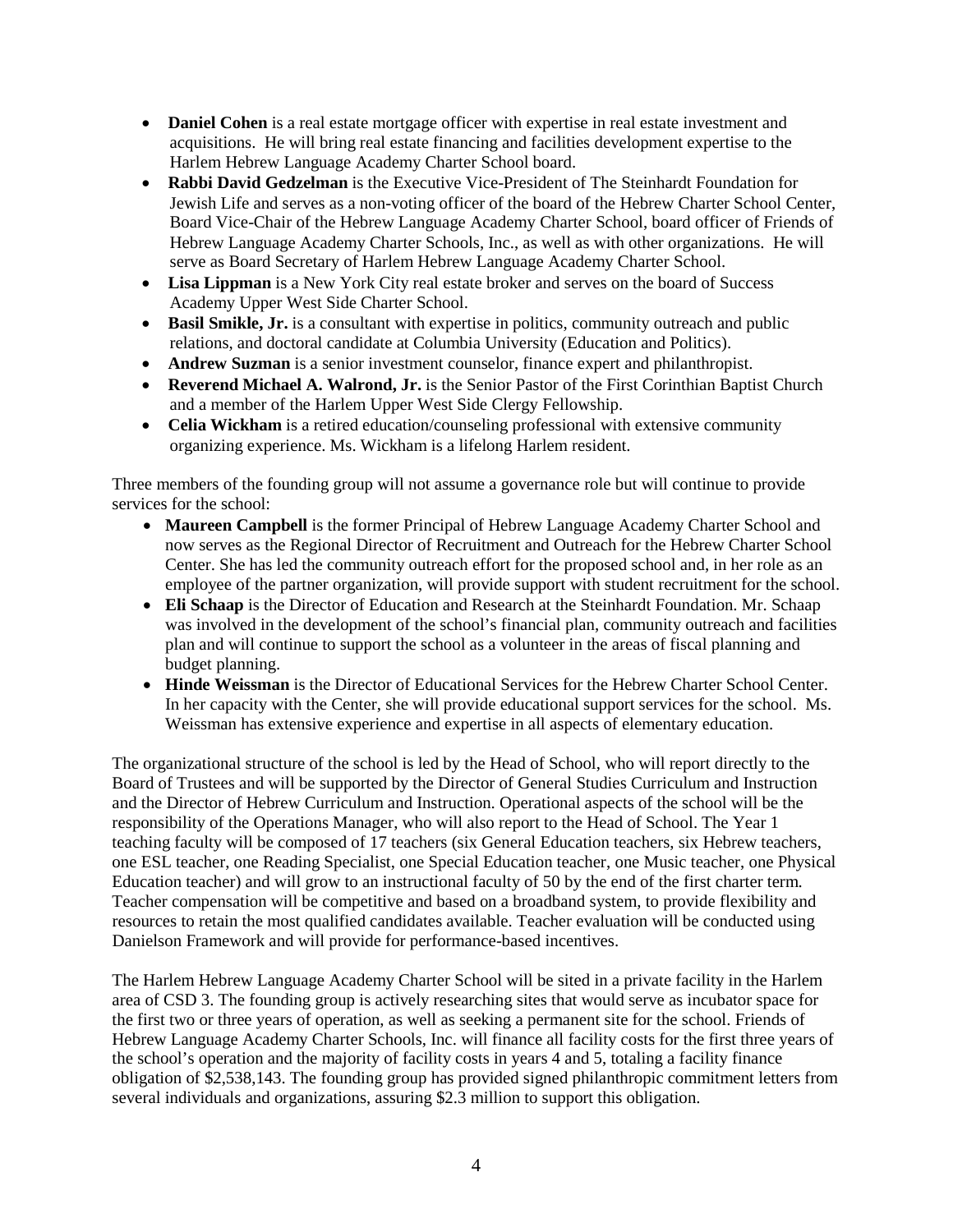## **Projected Fiscal and Programmatic Impact on District of Location**

The applicant provided an analysis of the fiscal and programmatic impact of the proposed school on public and non-public schools in CSD 3, indicating that the fiscal impact of the Harlem Hebrew Language Academy Charter School on NYC Department of Education public schools is expected to be nominal (less than .003% of the total NYC Department of Education budget). The impact on student enrollment of non-public schools in the Community School District is also expected to be minimal. Anticipated collaborations with public and non-public schools in the district around professional development and curriculum are expected to have a positive programmatic impact on public and non-public schools in the district.

The New York State Education Department ("Department") also conducted additional analysis on the projected fiscal impact of the Harlem Hebrew Language Academy Charter School on its district of residence, the New York City School District ("NYCSD"), summarized below.

| Year    | <b>Number of</b><br><b>Students</b><br><b>Enrolled in</b><br><b>Charter</b><br><b>Schools Per</b><br>$Year^1$ | <b>Charter</b><br><b>School</b><br><b>Basic</b><br><b>Tuition</b><br>Rate <sup>2</sup> | <b>Total</b><br><b>Charter</b><br><b>School</b><br><b>Basic</b><br><b>Tuition</b><br>Only | <b>Estimated</b><br><b>District</b><br><b>Special</b><br><b>Education</b><br>Payment $1$ | <b>Total District</b><br><b>General Fund</b><br>Budget $3$ | <b>Percent</b><br><b>of</b><br><b>District</b><br><b>Budget</b> |
|---------|---------------------------------------------------------------------------------------------------------------|----------------------------------------------------------------------------------------|-------------------------------------------------------------------------------------------|------------------------------------------------------------------------------------------|------------------------------------------------------------|-----------------------------------------------------------------|
| 2013-14 | 156                                                                                                           | \$14,364                                                                               | \$2,240,834                                                                               | \$86,987                                                                                 | \$19,463,873,957                                           | 0.012%                                                          |
| 2017-18 | 446                                                                                                           | \$18,265                                                                               | \$8,146,188                                                                               | \$248,692                                                                                | \$19,463,873,957                                           | 0.043%                                                          |

The calculations above assume that there will be annual increase in the charter school basic tuition rate in the charter period (2013-1[4](#page-5-3) thru 2017-18) of 6.19%. Per the latest NYCSD Financial Status Report<sup>4</sup> (FSR) dated March 2012 and published on the NYCDOE website, the NYCDOE is projecting its NYCSD budget to increase at a rate of 1.59% over the next three years. In order to conservatively avoid underestimating the fiscal impact that the charter school will have on the district going forward, the Department is assuming no growth in the NYCSD budget during the duration of the school's charter.<sup>[5](#page-5-4)</sup>

It should be noted that, given the nature of district-based per-pupil funding, the estimates made by the Department in conducting this analysis are subject to unpredictable financial fluctuations. For forecasting purposes, the fiscal impact of this charter school on the district in which it will be located assumes that: there will be no fluctuations in the grade levels served by existing charter schools over the course of the charter term; the charter school will be able to meet its projected maximum enrollment; all students will come from NYCSD; and, all students will attend every day for a 1.0 FTE.

l

<span id="page-5-0"></span><sup>&</sup>lt;sup>1</sup> Source: Harlem Hebrew Language Academy Charter School Application.<br><sup>2</sup> Source: Education Law §2856(1)(a)(iii) and NYS Education Department Office of State Aid Charter School Basic Tuition Rate

<span id="page-5-3"></span>

<span id="page-5-2"></span><span id="page-5-1"></span>Analysis, September 2011.<br><sup>3</sup> Source: New York City DOE Financial Status Report March 2012; http://schools.nyc.gov/Offices/DBOR/FSR/default.htm.<br><sup>4</sup> NYCSD's Total District General Fund Budget includes federal special educa provided.

<span id="page-5-4"></span><sup>5</sup> Additional notes: While the school has included other federal grants and/or funds that may flow through the district to be received by the school in its proposed budget, this analysis does not account for these sources of potential revenue, nor does it include the value of certain services (e.g., transportation) that the district is required to provide the charter school. However, the analysis also does not account for district per-pupil expense and overall resource savings that is likely to result from a significant reduction in the number of students attending district public schools attend the nonpublic schools located in the school district.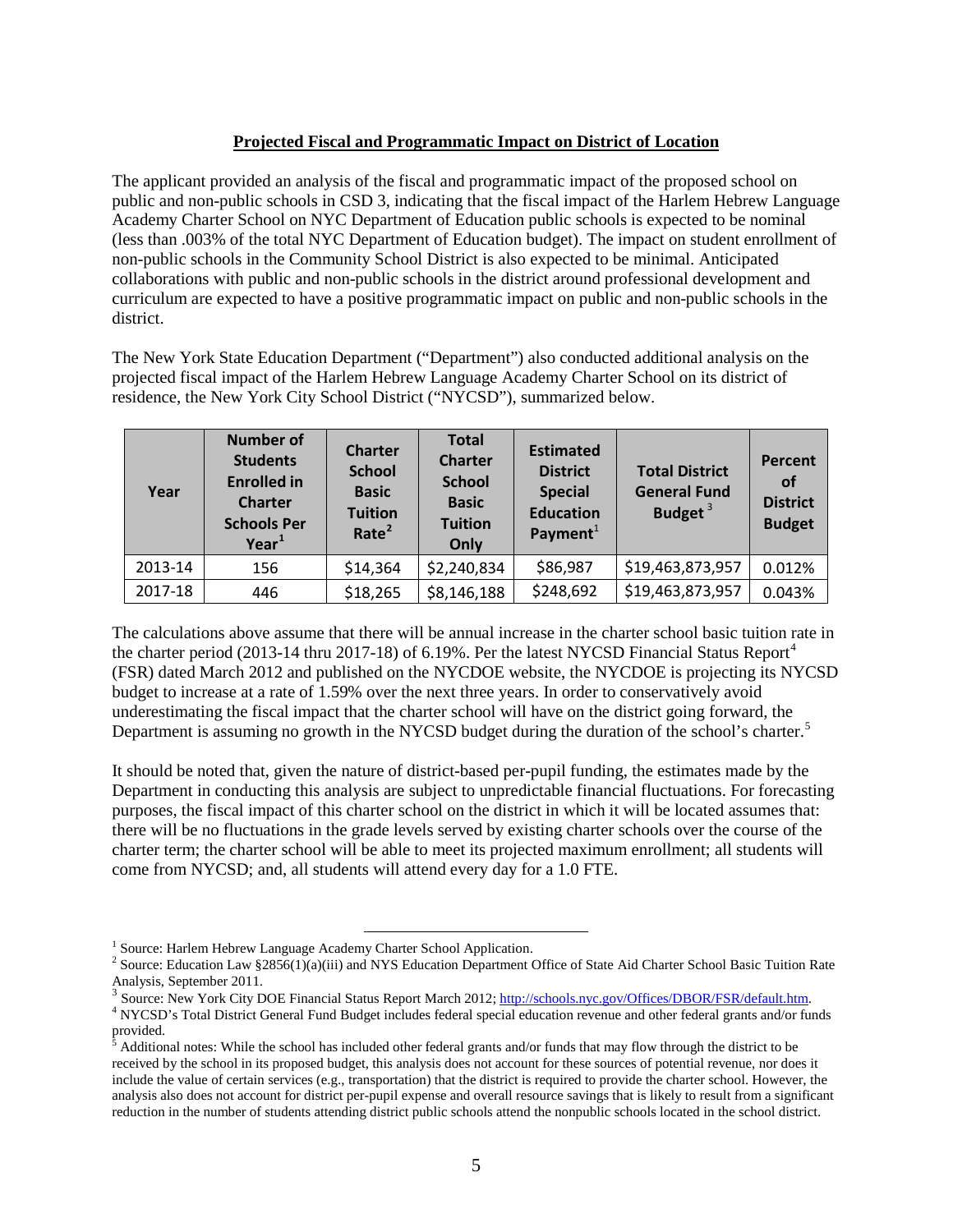The specifics of the school's enrollment composition is still unavailable; however, the Department acknowledges that the programmatic and fiscal impact of the proposed charter school on other public and private schools in the same area will also be influenced by the proportion of charter school enrollees that would have attended a same-district public or private school had it not been for the presence of this charter school.

Below, for your reference, please find additional data on New York City Community School District 3.<sup>[6](#page-6-0)</sup>

| <b>Enrollment Data</b>                         |        |  |  |  |
|------------------------------------------------|--------|--|--|--|
| <b>Total District Enrollment:</b>              | 22,087 |  |  |  |
| Grade K through 5 Enrollment:                  | 8,759  |  |  |  |
| <b>White:</b>                                  | 27%    |  |  |  |
| <b>Black/African-American:</b>                 | 29%    |  |  |  |
| <b>Hispanic/Latino:</b>                        | 36%    |  |  |  |
| American Indian/Alaskan Native:                | $0\%$  |  |  |  |
| <b>Asian/Native Hawaiian/Pacific Islander:</b> | 7%     |  |  |  |
| <b>Free/Reduced Priced Lunch:</b>              | 53%    |  |  |  |
| <b>English Language Learners:</b>              | 8%     |  |  |  |
| Students with Disabilities: <sup>7</sup>       | 14%    |  |  |  |

| 2010-11 State Assessments (% proficient) |                                        |                    |  |  |  |
|------------------------------------------|----------------------------------------|--------------------|--|--|--|
| Grade<br>level                           | <b>English</b><br><b>Language Arts</b> | <b>Mathematics</b> |  |  |  |
|                                          | 61%                                    | 64%                |  |  |  |
|                                          | 60%                                    | 69%                |  |  |  |
|                                          | 58%                                    | 66%                |  |  |  |

### **Public Hearing and Public Comment**

As required by the Charter Schools Act, the New York City Department of Education (NYCDOE) held a hearing on May 2, 2012 to solicit comments from the community concerning the proposed charter school. Approximately 15 individuals attended the hearing. Three people spoke in favor of the proposed school and there were no comments in opposition.

l

<span id="page-6-0"></span><sup>6</sup> Source: 2010-2011 New York State School Report Card

[<sup>\(</sup>https://reportcards.nysed.gov/view.php?schdist=district&county=none&year=2011\)](https://reportcards.nysed.gov/view.php?schdist=district&county=none&year=2011) and Special Education School District Data<br>Profile for 2009-10 (http://eservices.nysed.gov/sepubrep/).

<span id="page-6-1"></span><sup>&</sup>lt;sup>7</sup> This figure is the available city-wide classification rate: the ratio of the count of school-age students with disabilities (ages 4-21) to the total enrollment of all school-age students in the school district, including students who are parentally placed in nonpublic schools located in the school district. The numerator includes all school-age students for whom a district has Committee on Special Education (CSE) responsibility to ensure the provision of special education services. The denominator includes all school-age students who reside in the district. In the case of parentally placed students in nonpublic schools, it includes the number of students who attend the nonpublic schools located in the school district. Source data are drawn from the Student Information Repository System (SIRS) and from the Basic Education Data System (BEDS).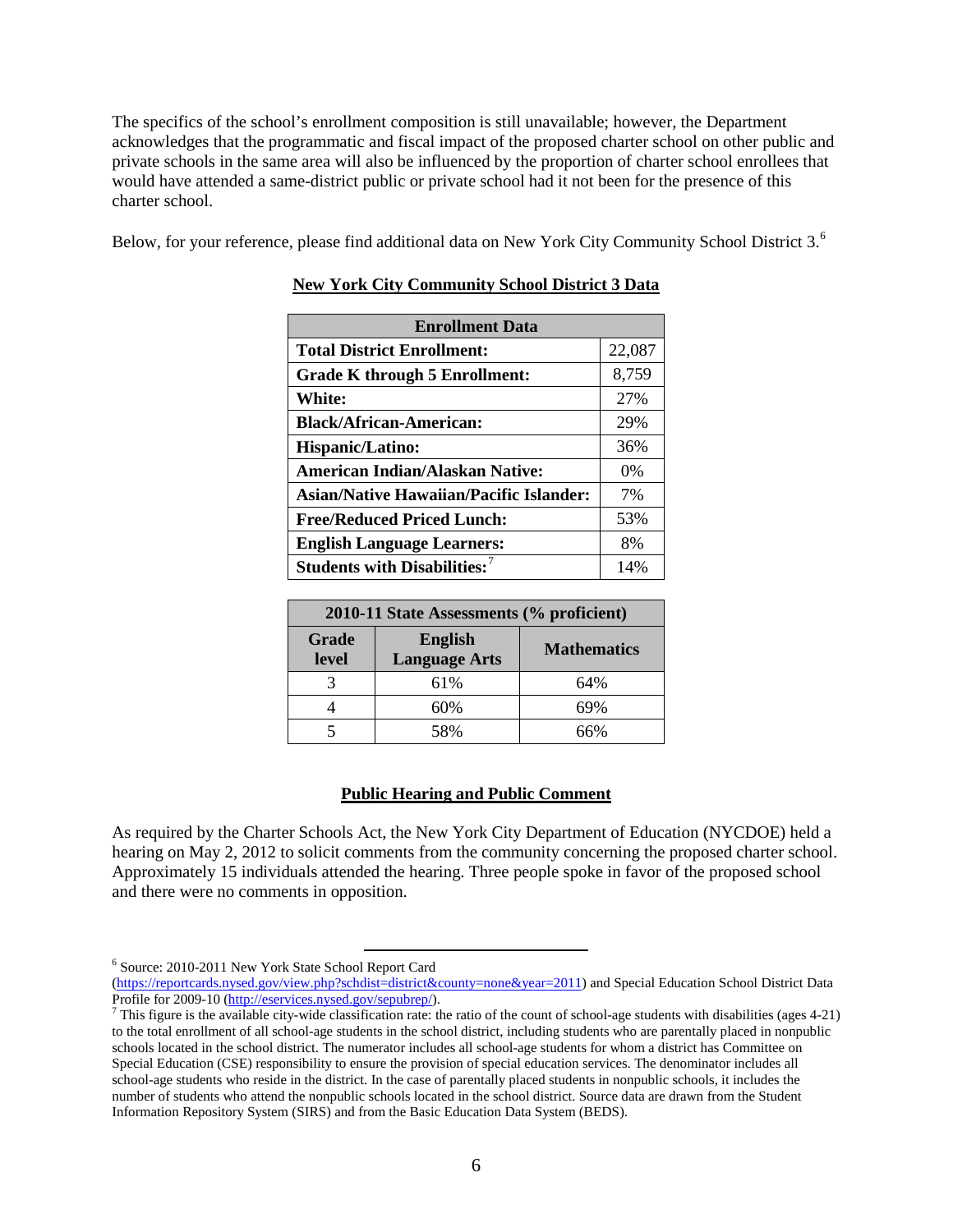The Department directly notified the Chancellor of the NYCDOE, as well as public and private schools in the region, of the charter school application, and issued an open call for written public comment via the State Education Department Charter School Office website. The Chancellor was contacted by letter and invited to comment directly. Chancellor Walcott submitted a letter in support of the Harlem Hebrew Language Academy Charter School, noting: "This proposal is a replication of an existing NYC DOE authorized high-quality charter school. Chancellor Dennis Walcott recommends this charter application to support the children of New York City."

## **Application Review Process**

On January 3, 2012, as required by the New York State Charter Schools Act, the New York State Education Department (the "Department") released the *2012 Request for Proposals ("RFP") to Establish Charter Schools Authorized by the Board of Regents*. In this cycle, the Department could legally award 81 new charters per Education Law subdivision 2852(9), 49 of which reflect charters that were available but not awarded during the 2010 and 2011 RFP cycles. The charter school application process utilized by the Board of Regents and the Department during the 2012 RFP cycle is multi-stage and designed to ensure that any charter school applicant presented to the Board of Regents for possible approval demonstrates a detailed and complete school design plan that:

- includes a clear plan to meet or exceed enrollment and retention targets for students with disabilities, students who are English language learners, and students who are eligible to participate in the federal free reduced-price lunch program;
- provides evidence of public outreach that conforms to the process prescribed by the Regents for the purpose of soliciting and incorporating community input regarding the proposed charter school;
- meets all requirements set forth in the Charter Schools Act as well as all other applicable laws, rules, regulations;
- demonstrates the ability to operate the school in an educationally and fiscally sound manner;
- is likely to improve student learning and achievement and materially further the purposes of the Act; and
- would have a significant educational benefit to the students expected to attend the proposed charter school.

In addition, the applicant group and founding board of trustees must demonstrate appropriate knowledge, capacity, and abilities to effectively create, maintain, and oversee a high-quality charter school.

During this 2012 cycle, 30 letters of intent were received in January 2012 and, after an initial review process, 20 applicants were invited to submit full applications. The Department received thirteen full applications, including the application for Harlem Hebrew Language Academy Charter School.

To assess whether to recommend approval or denial of the charter application to the Board of Regents, the Department established multi-person review panels to thoroughly evaluate each full application. Each of these panels was comprised of professional expert consultants, peer reviewers who are school leaders and educators active in charter and public schools in New York, as well as qualified Department staff members. The review panel members reviewed, rated, and commented on each section of the application according to the criteria published in the Application Kit.

Department staff conducted a two-hour capacity interview with eight (of ten) initial board members of the proposed school and three founding group members, on Tuesday, April 3, 2012. Questions posed to the proposed initial trustees included general questions around New York State Charter School Law, roles and responsibilities of the school community and the board to the community and various stakeholder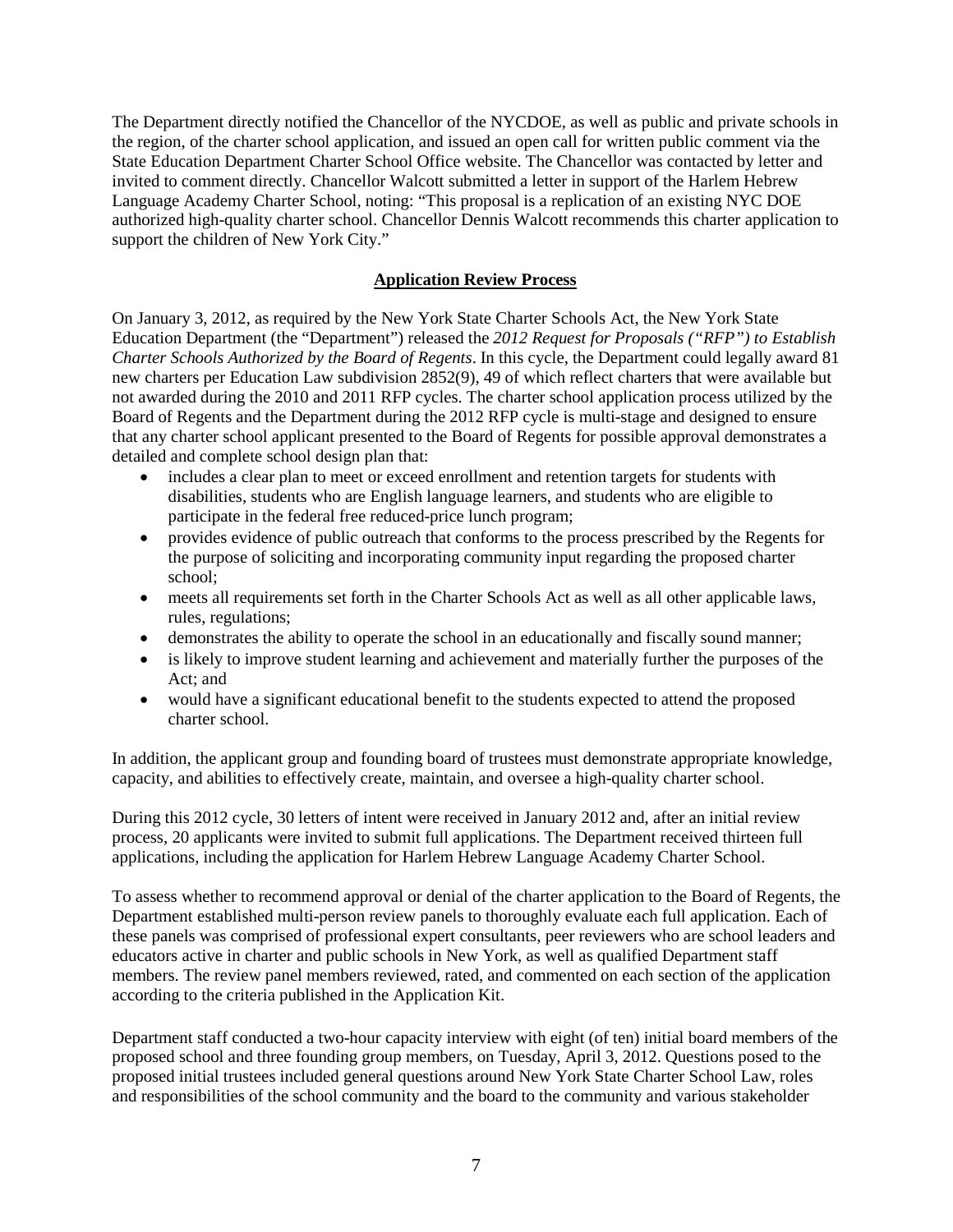groups as well to as the Board of Regents as authorizer. To fully understand the proposed academic program, governance role and fiscal viability of the proposed school, targeted questions were asked to clarify information provided in the full application.

The responses demonstrated adequate knowledge and grasp of key areas. Members of the applicant group as a whole and individually demonstrated knowledge of the charter school application and the proposed school. Structures, systems, protocols and procedures are in place to permit the board to effectively govern the school. The applicants addressed questions posed with specific and detailed information that presented a clear, realistic picture of how the school expects to operate.

## **Findings**

Based on the comprehensive review of the application and of the applicant, founding group, and proposed board of trustees, the Department makes the following findings:

- 1. The charter school described in the application meets the requirements of Article 56 of the Education Law (as amended) and other applicable laws, rules, and regulations.<sup>[8](#page-8-0)</sup> This finding is based on the following (among other things):
	- the applicant has included in the application the information required by  $\S 2851(2)$
	- the proposed charter school would meet or exceed enrollment and retention targets, as prescribed by the NYS Board of Regents,<sup>[9](#page-8-1)</sup> of students with disabilities, English language learners, and students who are eligible applicants for the federal free and reduced price lunch program as required by Education Law subdivision 2852(9-a)(b)(i)
	- the applicant has conducted public outreach to solicit community input regarding the proposed charter school and to address comments received from the impacted community concerning the educational and programmatic needs of students in conformity with Education Law subdivision  $2852(9-a)(b)(ii)$ .
- 2. The applicant has demonstrated the ability to operate the proposed charter school in an educationally and fiscally sound manner.<sup>[10](#page-8-2)</sup> This finding is based on the following (among other things):
	- The presentation in the application of a sound description of key features that are core to the school's overall design, and which rigorously addresses the criteria outlined in the Department's RFP in the areas of mission; key design elements; enrollment, recruitment and retention;, and community to be served.
	- The presentation in the application of a sound educational plan, which rigorously addresses the criteria outlined in the Department's RFP in the areas of achievement goals; school schedule and calendar; curriculum and instruction; assessment; school culture and climate; and special student populations and related services.
	- The presentation in the application of a sound organizational and fiscal plan, which rigorously addresses the criteria outlined in the Department's RFP in the areas of founding group capacity; board of trustees and governance; management and staffing; evaluation; professional development; facilities; insurance; health, food and transportation services;

l

 $8$  Education Law  $§2852(2)(a)$ .

<span id="page-8-1"></span><span id="page-8-0"></span><sup>&</sup>lt;sup>9</sup> Note, the data upon which to base the enrollment and retention targets mandated by the amendments to the Act was not available at the time the statute mandated the RFP be issued. As a result, the Department evaluated the plans for student enrollment, recruitment, and retention plans of each class of student referenced in the amendments to the Act such that the Department could make the determination that the applicant would meet or exceed the enrollment and retention targets when developed. During the first year of the charter term, the Department will develop such targets and incorporate these targets into the school's charter agreement performance expectations.

<span id="page-8-2"></span> $10$  Education Law §2852(2)(b).